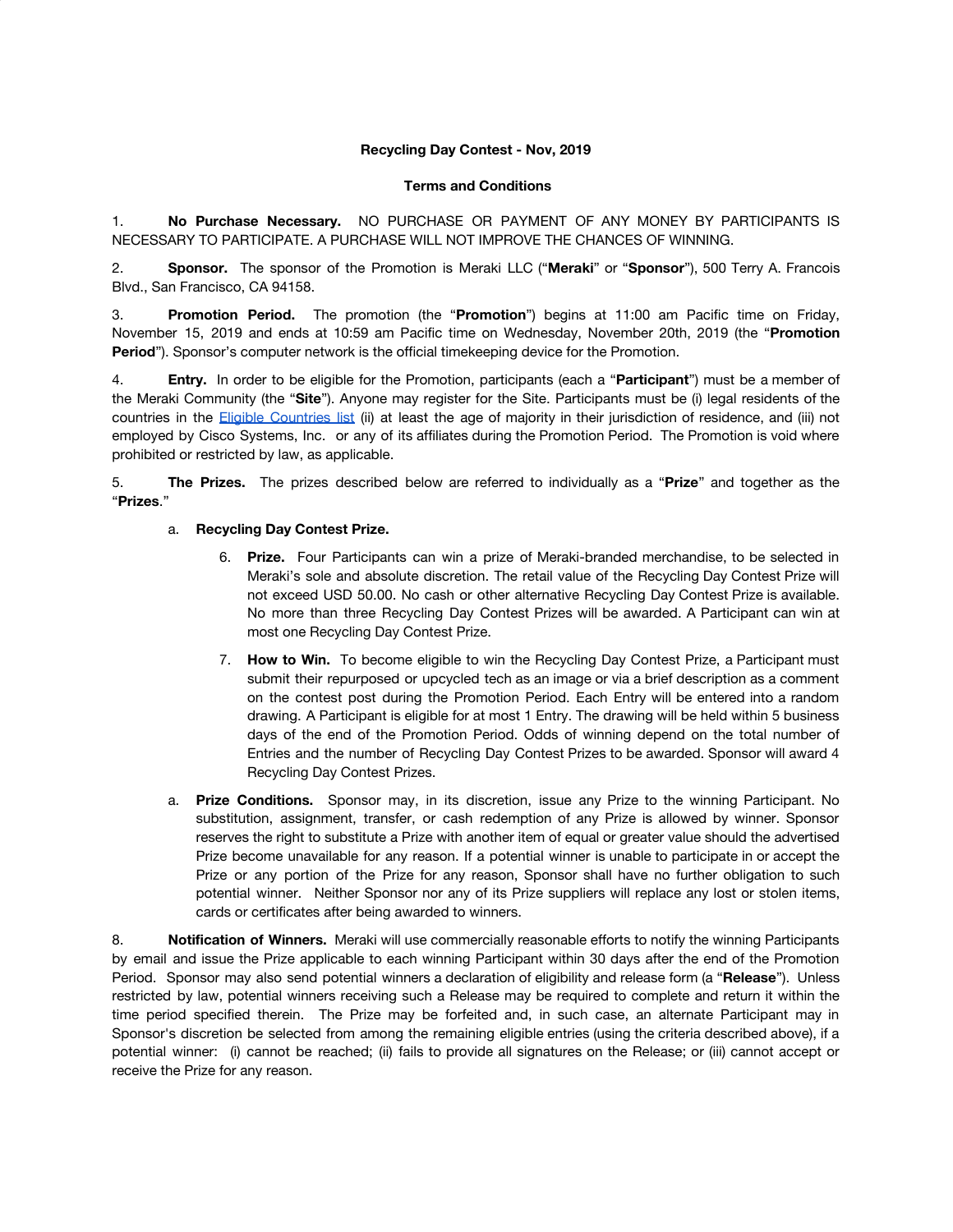9. **General Conditions.** The Promotion is subject to applicable federal, state and local laws, and these Terms and Conditions. By participating in the Promotion, Participants agree to (i) abide by these Terms and Conditions and any decision Sponsor makes regarding this Promotion, which Sponsor shall make in its sole discretion, and (ii) waive any right to claim ambiguity in the Promotion or these Terms and Conditions, except where prohibited by law. Sponsor reserves the right to disqualify any Participant who, in Sponsor's reasonable suspicion, tampers with Sponsor site, the entry process, violates these rules, or acts in an unprofessional, unsportsmanlike or disruptive manner. Sponsor reserves the right to (i) cancel or modify any aspect of the Promotion at any time without notice, and (ii) cancel the Promotion should it suspect fraud or for reasons out of the control of Sponsor, in each case, without any obligation to Participants. Any attempt to deliberately damage or undermine the legitimate operation of the Promotion may be in violation of criminal and civil laws and will result in disqualification from participation in the contest. Following the Promotion Period, Sponsor will not be required to retain records of any entries.

10. **Third Party Sites.** To the extent the Promotion uses or requires functionality of any third party website (e.g., social media sites or platforms that enable broad communications, collaboration or posting of content), Participant understands that the Promotion is not sponsored by such third parties, and further agrees to follow the policies posted on such website.

11. **Tax Provisions.** Participants acknowledge that awarding of any Prize may be treated as a taxable income and may be considered direct compensation for the purposes of taxation. Each winner will be solely responsible for any local, provincial, country or any other applicable taxes, and any other costs, expenses and fees in connection with the Prize. If applicable, the winner(s) may be issued an IRS Form 1099 or other tax documentation for the approximate retail value of any awarded Prize.

12. **Disclaimer; Release and Limit of Liability.** Sponsor makes no representations or warranties of any kind, express or implied, regarding any Prize or your participation in the Promotion. By participating in the Promotion or receiving any Prize, Participant agrees to release and hold harmless Sponsor, and its subsidiaries, affiliates, suppliers, distributors, advertising/promotion agencies, and Prize suppliers, and each of their respective parent companies and each such company's officers, directors, employees and agents (collectively, the "**Released Parties**") from and against any claim or cause of action, including, but not limited to, damages of any kind including direct, indirect, incidental, consequential or punitive damages to persons, including without limitation disability or death, arising out of participation in the Promotion or receipt, use or misuse of any Prize. The Released Parties are not responsible for: (1) any incorrect or inaccurate information, whether caused by entrants, printing errors or by any of the equipment or programming associated with or utilized in the Promotion; (2) technical failures of any kind, including, but not limited to malfunctions, interruptions, or disconnections in phone lines or network hardware or software; (3) unauthorized human intervention in any part of the entry process or the Promotion; (4) technical or human error which may occur in the administration of the Promotion or the processing of entries; or (5) any injury or damage to persons or property which may be caused, directly or indirectly, in whole or in part, from participation in the Promotion or receipt or use or misuse of any Prize. If for any reason a Participant's entry is confirmed to have been erroneously deleted, lost, or otherwise destroyed or corrupted, such Participant's sole remedy is another entry in the Promotion, provided that if it is not possible to award another entry due to discontinuance of the Promotion, then no other remedy will be available to such Participant.

13. **Personal Data and Communications.** The Sponsor cannot operate the Promotion without processing certain data supplied by and attributable to the Participants. Such data may include personal data attributable to individual Participants. Participants should anticipate that personal data supplied to Sponsor will be exported to the U.S. for processing in connection with the Promotion. Processing of personal data will be required to award the Prizes and will include all incidental processing necessary to operate the Promotion in accordance with the terms hereof. Participants should anticipate that such processing will be undertaken by the Sponsor, its sub-contractors, and other members of the group of companies to which the Sponsor belongs. By accepting the terms hereof, each Participant consents to the processing of the information and personal data supplied to the Sponsor as outlined above.

14. **Publicity Release.** Participants acknowledge and agree that (except where prohibited by law) Sponsor may use the Promotion for publicity, advertising or other marketing purposes in any media, and may use the name, likeness, and state of residence and/or Prize information of winning Participants as part of that publicity, without notice or additional compensation to such Participants.